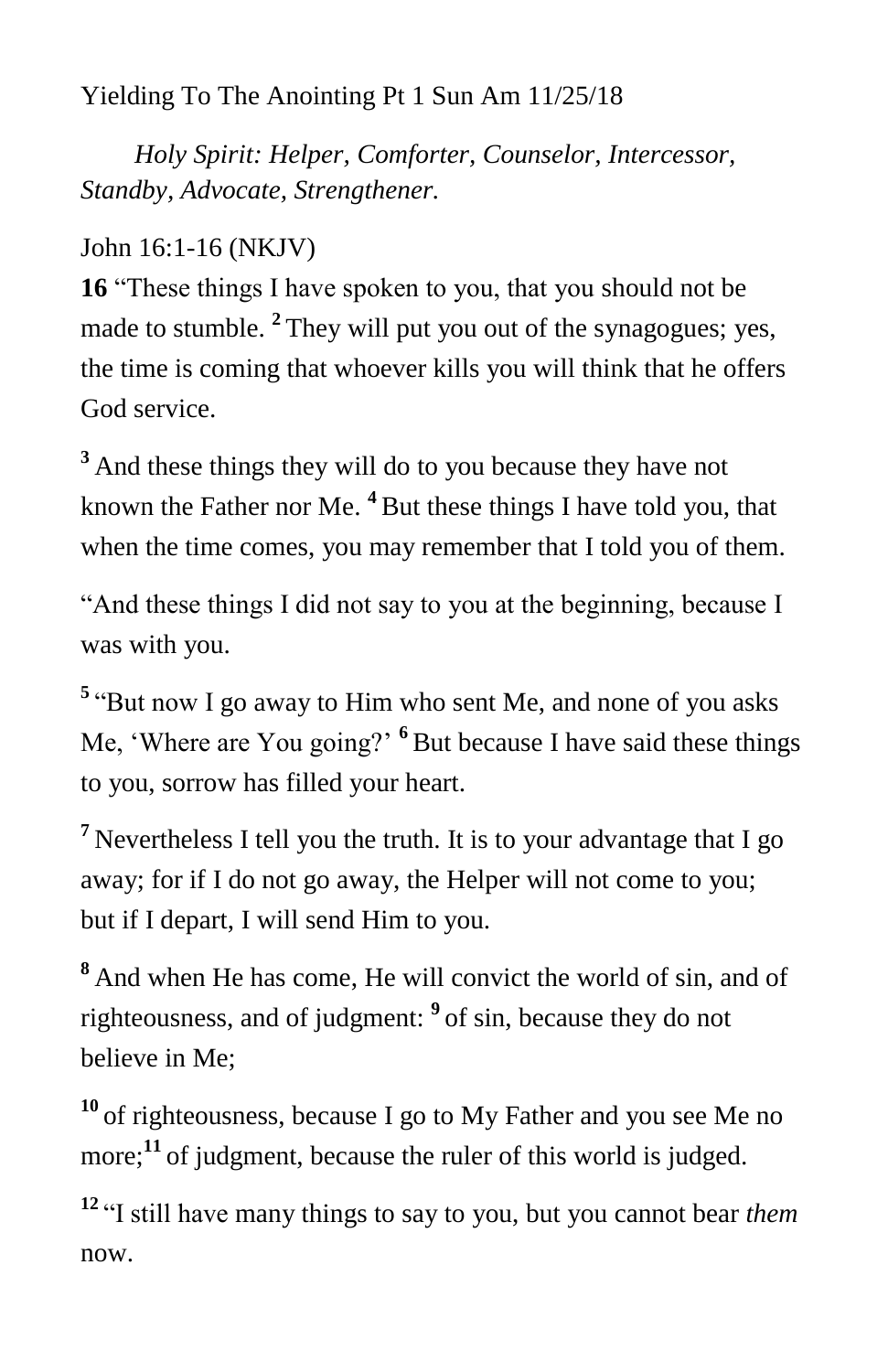**<sup>13</sup>** However, when He, the Spirit of truth, has come, He will guide you into all truth; for He will not speak on His own *authority,* but whatever He hears He will speak; and He will tell you things to come.

**<sup>14</sup>** He will glorify Me, for He will take of what is Mine and declare *it* to you.

**<sup>15</sup>** All things that the Father has are Mine. Therefore I said that He will take of Mine and declare *it* to you.

<sup>16</sup> "A little while, and you will not see Me; and again a little while, and you will see Me, because I go to the Father."

1 John 2:27 (NKJV)

**<sup>27</sup>** But the anointing which you have received from Him abides in you, and you do not need that anyone teach you; but as the same anointing teaches you concerning all things, and is true, and is not a lie, and just as it has taught you, you will abide in Him.

*1. Why is the Holy Spirit here?*

 *a. To help*

Romans 8:26 (NKJV)

**<sup>26</sup>** Likewise the Spirit also helps in our weaknesses. For we do not know what we should pray for as we ought, but the Spirit Himself makes intercession for us with groanings which cannot be uttered.

*b. To teach (opening scripture)*

 *c. To reveal*

Galatians 1:16 (NKJV)

**<sup>16</sup>** to reveal His Son in me, that I might preach Him among the Gentiles, I did not immediately confer with flesh and blood,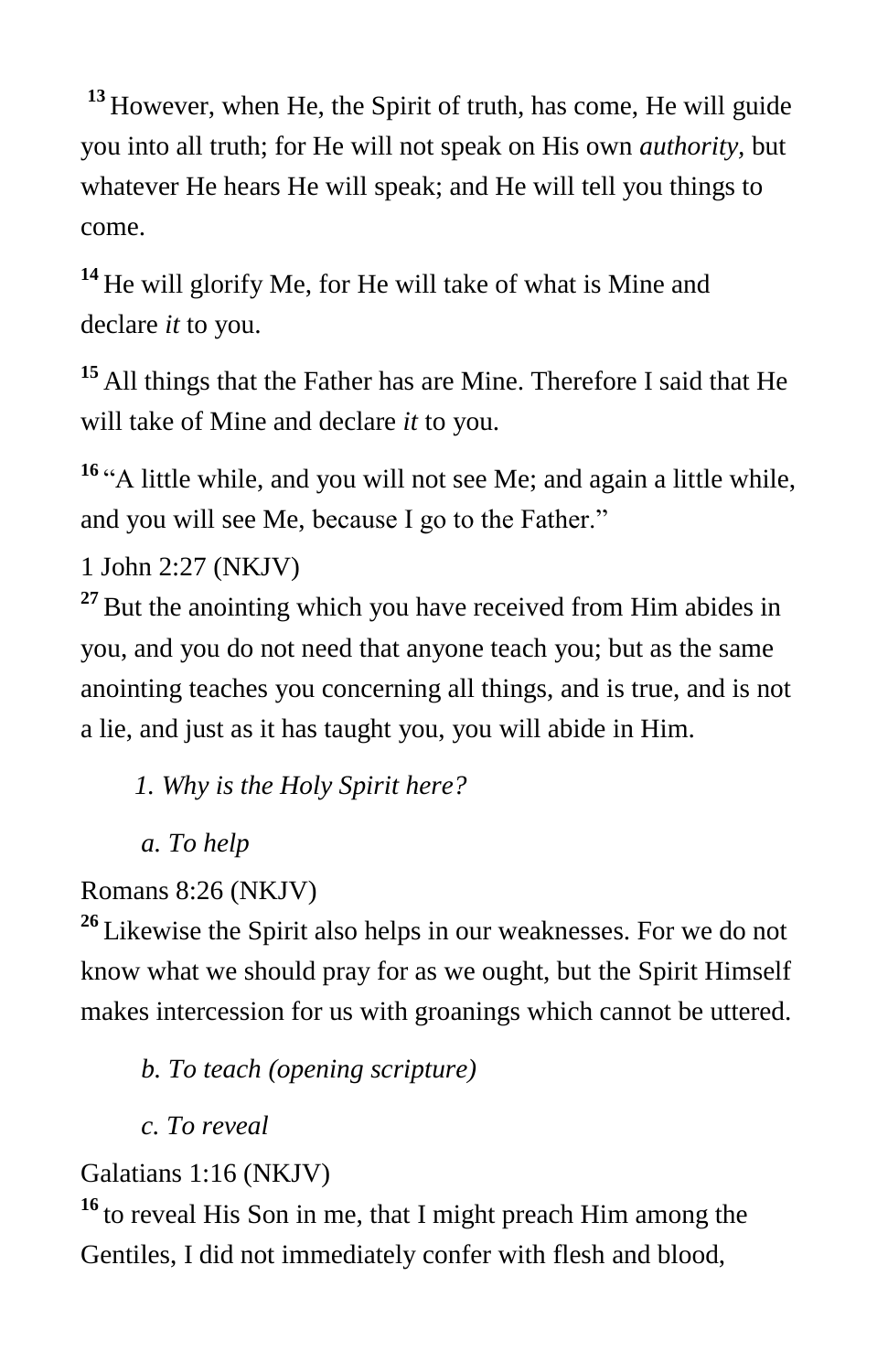### *d. To empower*

# Ephesians 3:16 (NKJV)

**<sup>16</sup>** that He would grant you, according to the riches of His glory, to be strengthened with might through His Spirit in the inner man,

## Colossians 1:11 (NKJV)

**<sup>11</sup>** strengthened with all might, according to His glorious power, for all patience and longsuffering with joy;

# *The Anointing Within*

1 John 2:16-27 (NKJV)

**<sup>16</sup>** For all that *is* in the world—the lust of the flesh, the lust of the eyes, and the pride of life—is not of the Father but is of the world.

**<sup>17</sup>** And the world is passing away, and the lust of it; but he who does the will of God abides forever.

**<sup>18</sup>** Little children, it is the last hour; and as you have heard that the Antichrist is coming, even now many antichrists have come, by which we know that it is the last hour.

<sup>19</sup> They went out from us, but they were not of us; for if they had been of us, they would have continued with us; but *they went out* that they might be made manifest, that none of them were of us.

**<sup>20</sup>** But you have an anointing from the Holy One, and you know all things. **<sup>21</sup>** I have not written to you because you do not know the truth, but because you know it, and that no lie is of the truth.

**<sup>22</sup>** Who is a liar but he who denies that Jesus is the Christ? He is antichrist who denies the Father and the Son. **<sup>23</sup>** Whoever denies